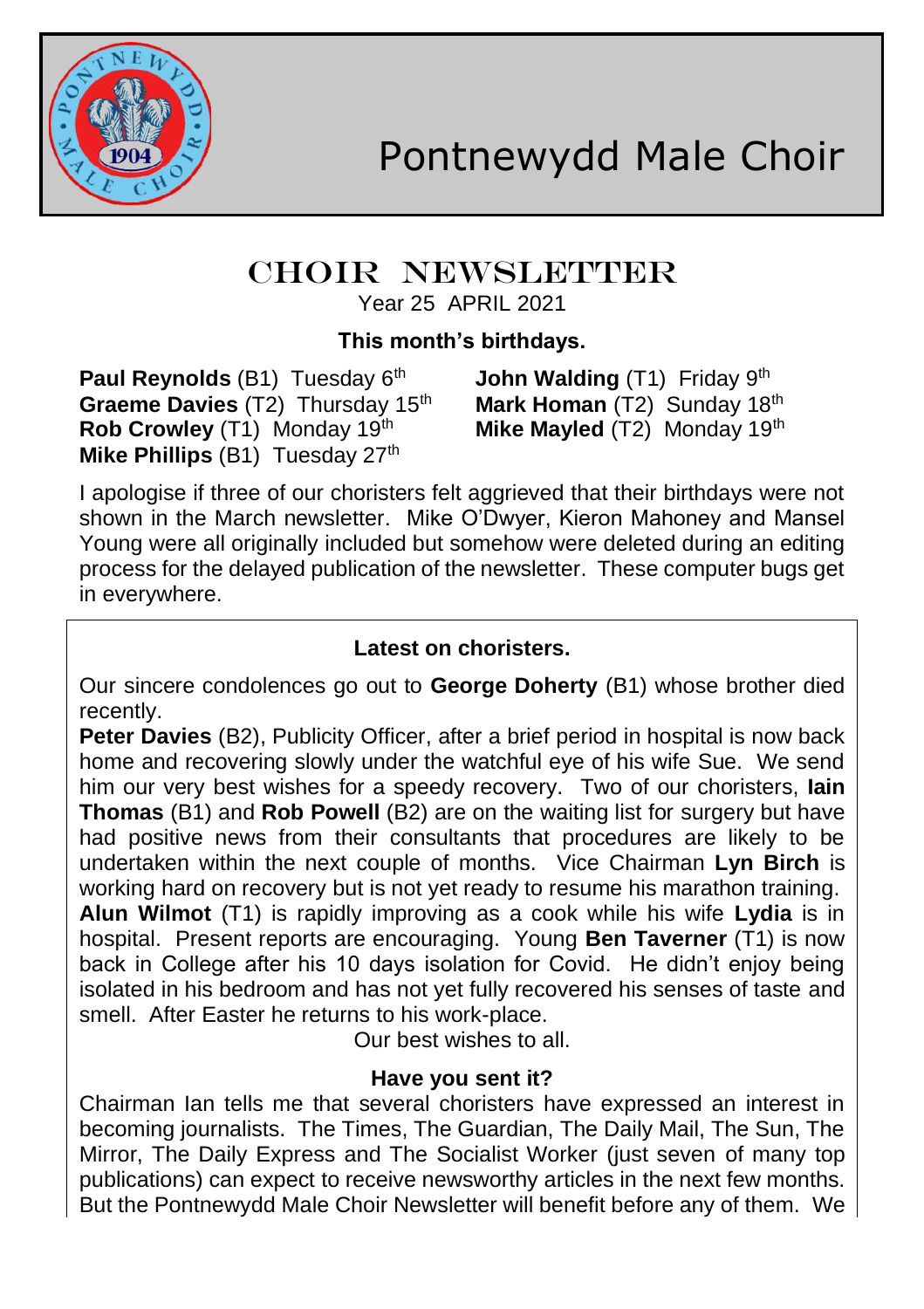might be the first to get to know (here I speculate wildly) the following? What sort of sex life does a hedgehog have? Speculation about the location of the Nant Bran can be put to rest because a former choir General Secretary has already sent an article that is reproduced later in this newsletter. Is the plea for contributions from choristers about to produce a plethora of material? Apologies to anyone whose article has not yet been received in the newsletter offices. Postal services during the pandemic period are quite erratic.

But watch this space!!!!!

### **Skip this if you are not interested in sport.**

On the evening of Friday 26<sup>th</sup> March 2020 a group of baritones faithfully logged in around 7:30pm for a zoom practice on *Anfonaf Angel* and *O Happy Day*. (Your editor can only speak with confidence about the baritone rehearsal and not the Bass2 rehearsal that followed.) The importance of the date is that a rugby match was due to start in Paris at 8 o'clock that evening. No-one openly expressed an interest in the match because presumably, like your editor, plans had been made beforehand – but timing was involved because some wanted to be in bed before midnight. Our dedicated Musical Director had made his plans too, but they didn't seem to have any connection with Paris. Then for some reason or other Martyn didn't start us *being happy* until about 7:55pm. To be fair there were eventually no problems - our various plans worked and who wanted to listen to the experts after the game? This lengthy paragraph is simply to record the fact that baritones (and possibly a couple of B2s) turn up for practice even if a vitally important international sporting occasion is being played. The result, incidentally was **we are the champions!!!! -** thanks to our friends in Scotland. We'll forgive them for ignoring several easy chances to take the lead.

The round ball boys are also doing well lately. -----------------------------------------------------------------------------------------------------------------------------------------------------------------------------------------------------------------

### **Did you go there?**

This picture was taken on a choir trip – but you might have been sat in a pub instead of taking the air.

Some of you can probably identify the location.

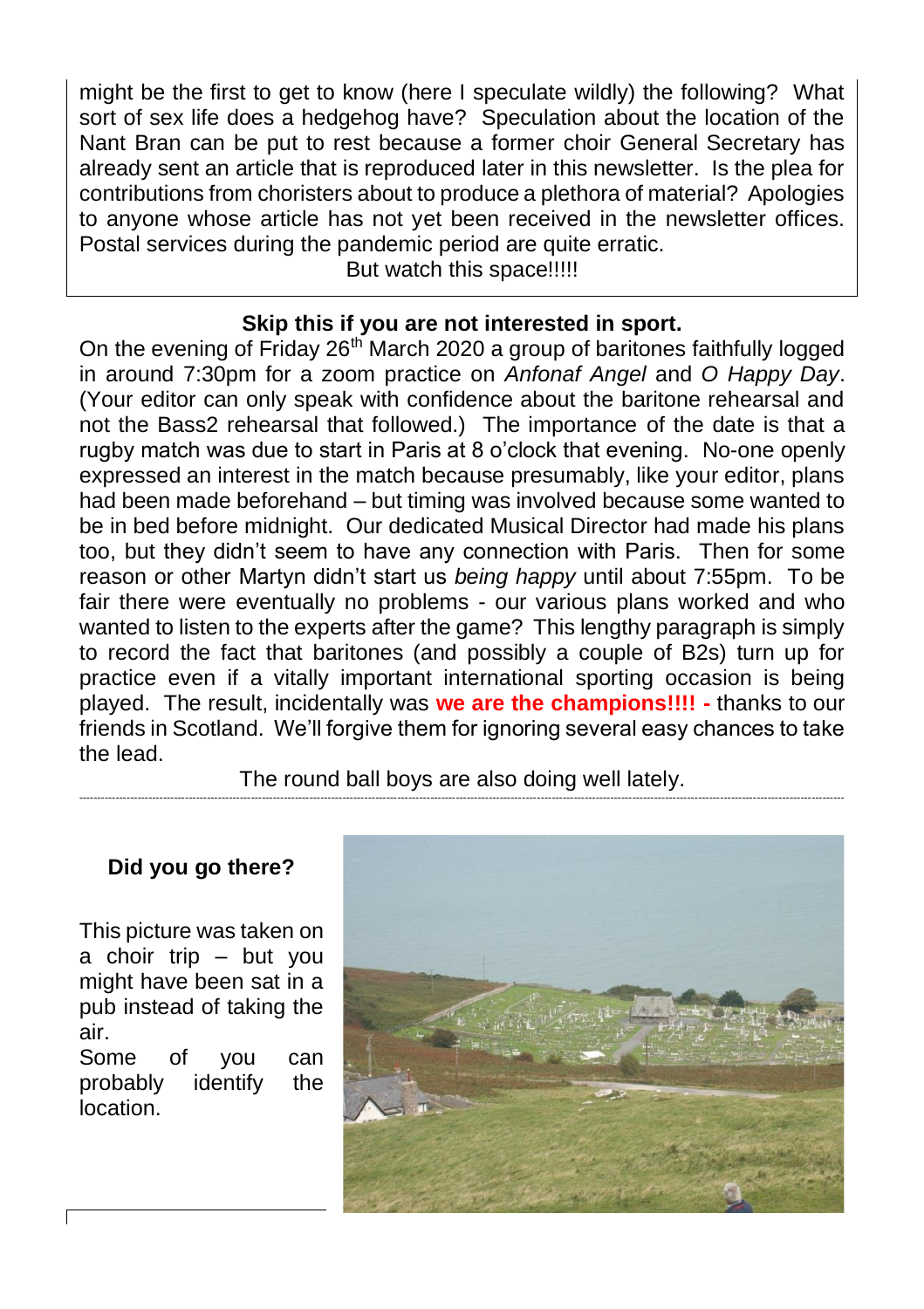#### **Why Upper Cwmbran?**

Thanks to **Roy Dixon** (B2) – former General Secretary.

We are probably all aware of the history of PMC thanks to Phil Evans' regular posts and pictures. I thought it might be of interest to look at the area that spawned Upper Cwmbran Male Voice Party in 1904.

The area now known as Upper Cwmbran was shown on early maps as Cwmbran – the valley of the Nant Bran, the brook that runs off the mountain at Blaen Bran and joins the Afon Lwyd near Pontrhydyrun.

There is plenty of evidence of coal being extracted from the mountain using Bell Pits and Adits, some for use in the few cottages and later evidence of commercial extraction.

In 1677 some of the mountain was declared as Manorial waste or Common land, this attracted a small increase of farmers. In 1698 Little Green Meadow mine was sold to Major John Hanbury and by early 18<sup>th</sup> century coal and iron was being transported down the valley. This caused a further increase of inhabitants. In the middle  $18<sup>th</sup>$  century a small development grew around this junction with a pub, *The Crown*, and several cottages for farm and mine workers. Craig Road was the main road up the valley from Risca to Pontypool with a road from a junction near the Bush Inn running down to Pontnewydd, a settlement on the Afon Lwyd.

In 1837 Mr. James Blewitt of Llantarnam Abbey became interested in the possibility of opening a mine to extract coal and developed a Mine Slope Colliery – Cwmbran Colliery. This attracted many families to move into the area and Cwmbran grew into a thriving community with churches (3), school (1), pubs (3), shops (several, one of which was owned by a Mr. Hutchings whose son was our conductor).

Of course each of the chapels had their choirs and I'm sure that there was much singing in the pubs, which led to the first meeting being held in The Bush to form a choir – Upper Cwmbran Male Voice Party – the rest is History.

# **Henllys boys take note.** Thanks to our **Chairman Ian Evans** (B1).



At one time confined to Central Wales as a result of persecution, a reintroduction scheme has brought red kites back to many parts of the UK. This graceful bird is Wales' largest bird of prey with a wingspan of almost 2m, so it's larger than the more common buzzard and unmistakable with its reddish-brown body, angled wings and deeply forked tail. Over the last few years Red Kites have been spreading south

from Mid-Wales. You'll regularly see them around Abergavenny and **they have been sighted over Twmbarlwm and Mynydd Maen and more recently over**